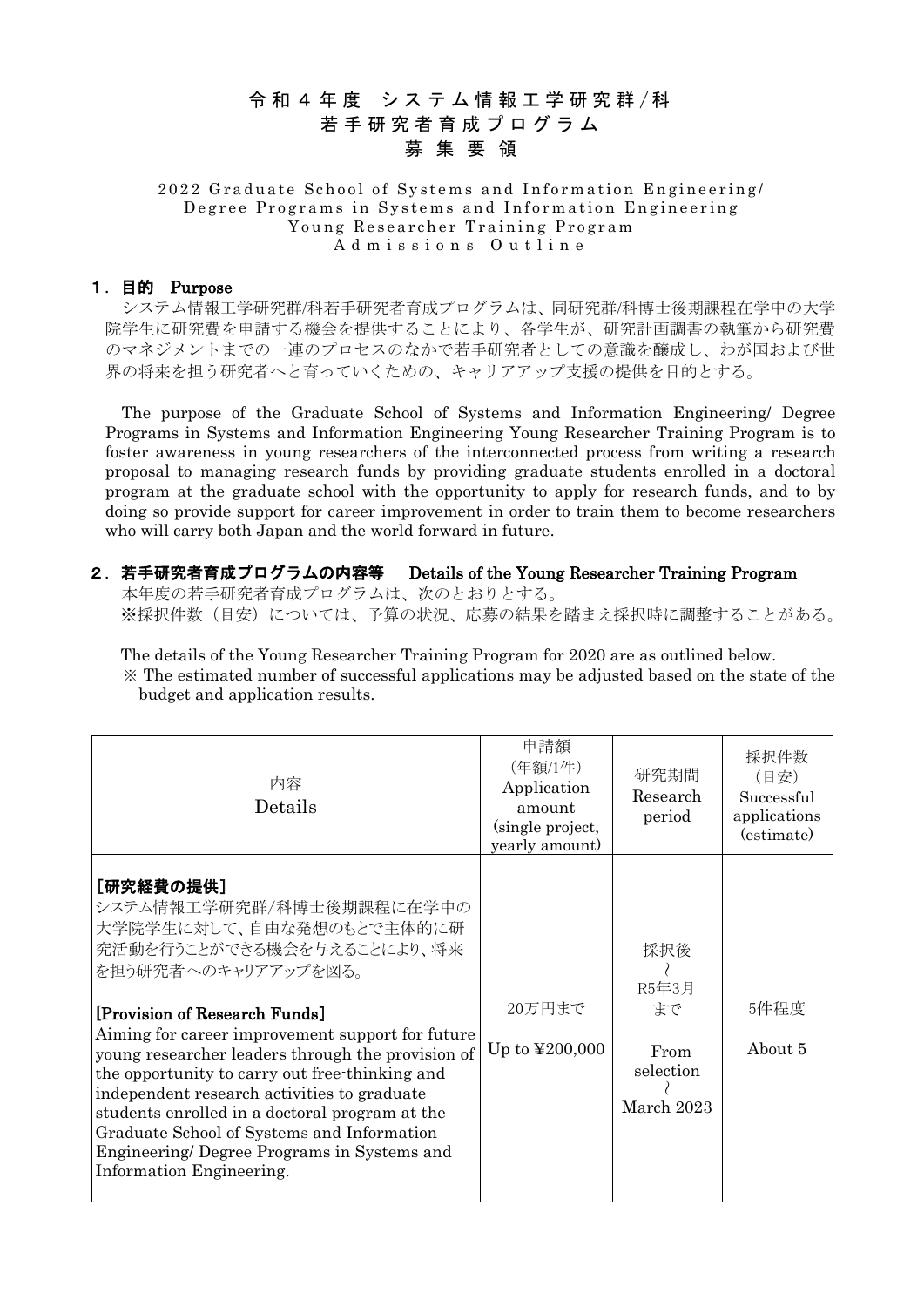#### 3.申請資格 Application Criteria

若手研究者育成プログラムに申請することができる者は、以下の条件をすべて満たす者とする。 Applicants for the Young Researcher Training Program must meet all of the conditions outlined below.

(1) システム情報工学研究群/科の博士後期課程に在学する大学院学生

A graduate student enrolled in a doctoral program at the Graduate School of Systems and Information Engineering/ Degree Programs in Systems and Information Engineering

- (2) 指導教員から指導助言・研究時間・研究スペース等の支援が得られる者 Individuals who are able to obtain support including advice, research time, and research space from academic advisors
- (3) 日本学術振興会の特別研究員に採用されていない者 Individuals who are not employed as a Special Researcher by the Japan Society for the Promotion of Science
- (4) 学内外を問わず、他の同種の研究助成金の受給を受けていない者 Individuals who are not receiving any similar grants-in-aid from the University of Tsukuba or anywhere else
- (5) 過去に本プログラムの支援を受けていない者 Individuals who have not received assistance under this program in the past
- (6) 本プログラムの支援期間中に休学を予定していない者 Individuals who have no leave of absence scheduled during the period they will be receiving assistance under this program

#### 4.研究経費 Research Funds

申請できる研究経費は、「旅費」、「消耗品費\*1」、「備品費\*2」及び「その他 印刷製本費等」 の研究計画の遂行に必要な経費とする。申請書には、研究との関連性を示した上で、申請経費の用 途を記載すること。なお、人件費(謝金を含む)等を申請することはできないものとする。

The research funds that can be applied for will be those for expenses necessary to carry out the research plan, such as "travel expenses," "consumables expenses<sup>\*1</sup>," "equipment expenses<sup> $\mathscr{L}$ </sup>," and "any other printing/publishing expenses." In the application form, indicate the relevance to your research and explain usage of application expenses. However, applications for personnel expenses (including gratuities) will not be accepted.

消耗品費 \*1…一点または一組の取得価額が 10 万円未満のもの Consumables expenses<sup>\*1</sup>... single item or item set costing under  $\text{\textless{100,000}}$ 備 品 費\*2…一点または一組の取得価額が 10 万円以上 50 万円未満のもの Equipment expenses<sup>\*2</sup>...single item or item set costing between  $\text{\textless{100,000}}$   $\cdot$  ¥500,000

(注)備品費で購入した 10 万円以上の備品については、会計システムにおいて備品登録を行っており、 登録上の使用者は指導教員となる。また、所有権は大学で学生個人の所有物ではないので、備品 について研究終了後は指導教員に渡さなければならない。

なお、10 万円未満のパソコン、タブレットPC、デジカメ、ビデオカメラ、レコーダー等の換 金性の高いものについても、研究終了後も適正な管理を行うとともに、それ以外の消耗品につい ても本プログラムの研究目的以外に使用することはできない。

(Note) For equipment costing ¥100,000 or more, the equipment is registered in the accounting system with the academic advisor as the registered user. Furthermore, individual students have no ownership rights at the university, and must hand over the equipment to their research supervisor upon completion of their research.

Items easily converted to cash, such as computers, tablet PCs, digital cameras, video cameras, and recorders costing under ¥100,000 must be managed appropriately upon completion of the research, and other consumables may not be used for purposes other than research under this program.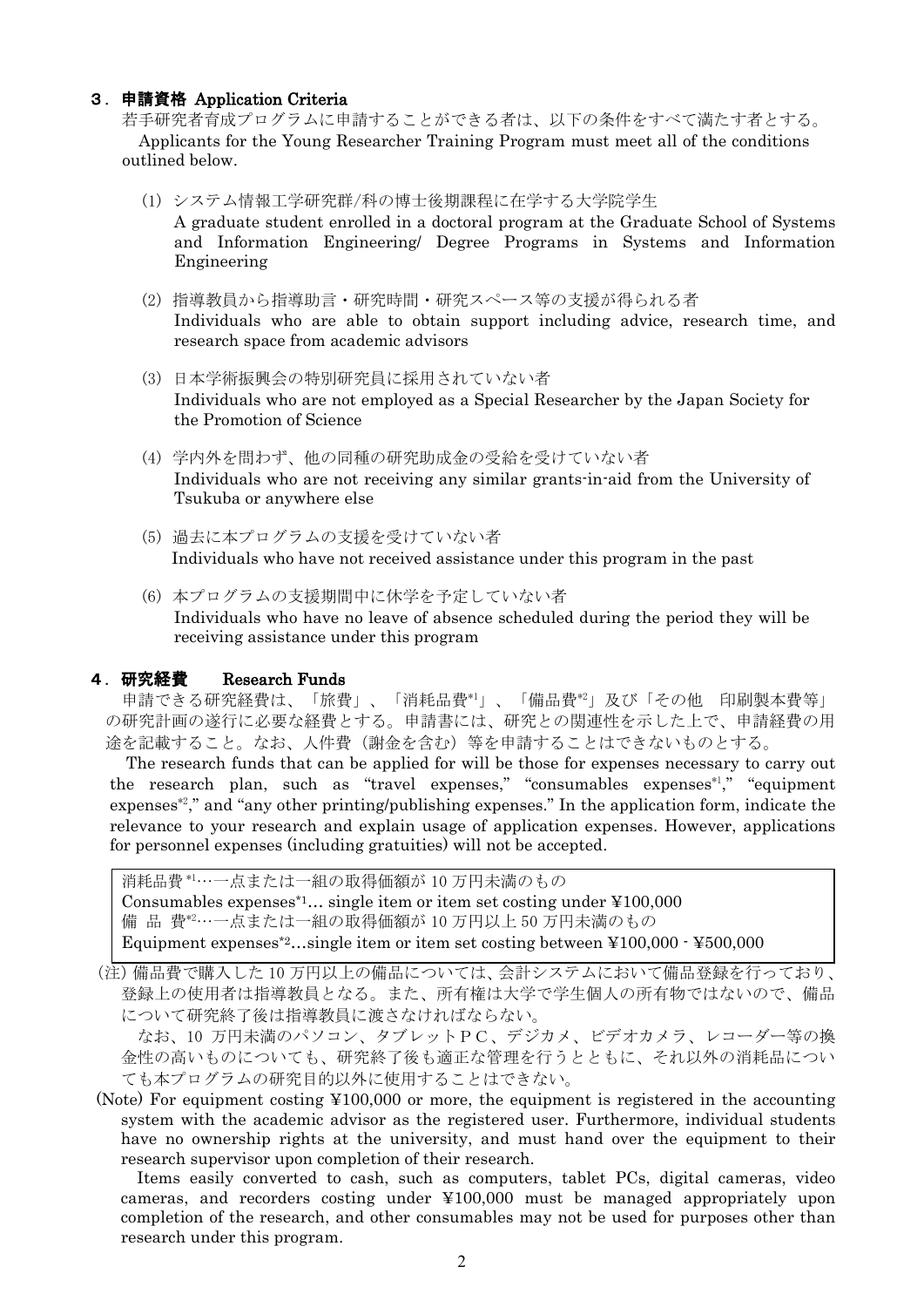#### 5.申請手続 Application Procedure

研究代表者は、申請書(様式1)により「指導教員の了承」を得たうえで、申請すること。 Research representatives can apply using the Application Form (Form 1) after obtaining approval from their research supervisor.

- (1) 申請締切 Application Deadline 令和 4 年 6 月 22 日(水)17 時 5 p.m. Wednesday, June 22, 2022
- (2) 提 出 物 Items To Be Submitted

①申請書:PDF ファイルをメールにてお送りください。

Application Form : Please send PDF file attached to an e-mail.

②見積書、WEB 等から入手した金額がわかる資料など:PDF ファイルをメールにてお送り ください。

> Written estimate, document obtained from the Web, etc. that shows the amount: Please send PDF file attached to an e-mail.

- (3) 提 出 先 Location
	- システム情報エリア支援室大学院教務 (3A201)

メールアドレス: sysinfo.kyomu@sie.tsukuba.ac.jp (電話: 6598)

Submit to: Academic Service Office for the Systems and Information Engineering Area (3A201)

e-mail: sysinfo.kyomu@sie.tsukuba.ac.jp (Extension: 6598)

## 6.審査方法等 Screening Method

研究群/科に設置する審査委員会が、書面審査の結果に基づいて採択研究課題を決定する。

A postgraduate screening committee will determine the successful research topics based on the results of screening of the documentation.

| 令和 4 年 | 6月22日(水)                  | 申請締切                                                               |
|--------|---------------------------|--------------------------------------------------------------------|
|        | 7月上旬~8月下旬                 | 書面審査                                                               |
|        | 9月上旬                      | 採択研究課題決定                                                           |
|        | 5 p.m. Wednesday, June 22 | Application deadline                                               |
|        |                           | Beginning of July $\sim$ End of August Assessment of documentation |
|        | Beginning of September    | Determination of successful research topics                        |

### 7.採択研究課題等の公開 Publishing of Successful Research Topics

審査の透明性・公正性の確保の観点から、所属、学年、氏名、採択課題、申請数及び採択数等を 公開する。

From the viewpoint of ensuring the transparency and fairness of the screening process, the departments, student years, names, accepted topics, number of applications and number of successful applications will be published.

## 8. 研究成果報告 Report of Research Results

研究代表者は、研究成果報告書(様式2)を作成の上、提出すること。 Research representatives must prepare and submit a Research Results Report (Form 2). .

- (1) 提出締切: 令和 5 年 3 月 14 日(火)17 時(期限厳守) Deadline: 5 p.m. Tuesday, March 14, 2023(No late submissions)
- (2) 提 出 先: システム情報エリア支援室大学院教務(3A201) Submit to: Academic Service Office for the Systems and Information Engineering Area (3A201)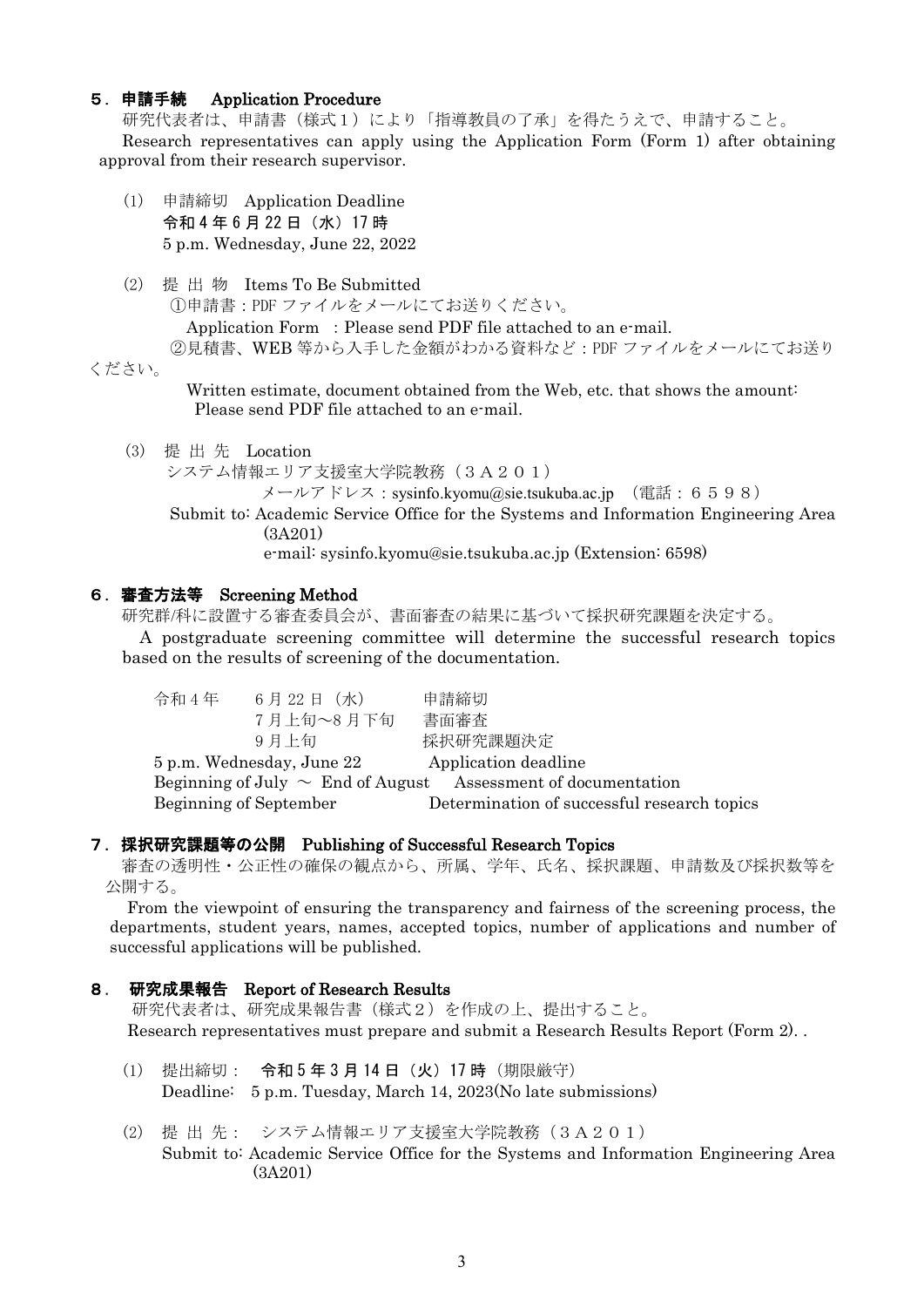# (様式 1 / Form 1)

# 令和 4 年度 システム情報工学研究群/科 若手研究者育成プログラム 申請書 2022 Graduate School of Systems and Information Engineering/ Degree Programs in Systems and Information Engineering Young Researcher Training Program Application Form

| 研究代表者<br>Research<br>representative | 専攻・<br>学位プログラム名<br>Program | 年次<br>Year | 課 程<br>虫<br>剔<br>伢<br>$\rm Doctoral$<br>program<br>任<br>Year |
|-------------------------------------|----------------------------|------------|--------------------------------------------------------------|
|                                     | 学籍番号<br>Student ID         |            |                                                              |
|                                     | 名<br>ᆬ<br>Name             |            |                                                              |

|                                           | 研                          | 究 | 実                                   | 施                   | 計 | 画 | 概      |         |   | 要 / Outline of research proposal |                                  |  |                  |
|-------------------------------------------|----------------------------|---|-------------------------------------|---------------------|---|---|--------|---------|---|----------------------------------|----------------------------------|--|------------------|
| 研究課題名<br>Research topic                   |                            |   |                                     |                     |   |   |        |         |   |                                  |                                  |  |                  |
| 研究概要<br>Outline of<br>research            |                            |   |                                     |                     |   |   |        |         |   |                                  |                                  |  |                  |
| 研究経費                                      |                            |   | 合計                                  |                     |   |   | 旅費     | 経       | 費 | 内<br>消耗品費                        | 訳 / Breakdown of expenses<br>備品費 |  | その他              |
| Research funds                            |                            |   | Total                               |                     |   |   | Travel |         |   | Consumables                      | Equipment                        |  | Other            |
|                                           |                            |   |                                     | 円 / Yen             |   |   |        | 円 / Yen |   | 円 / Yen                          | 円 / Yen                          |  | $\boxplus$ / Yen |
| 連絡先及び<br>連絡者<br>person Program<br>Context | 専攻·<br>学位プログラ<br><b>ム名</b> |   |                                     | Doctoral program in |   |   |        |         |   |                                  | 専攻/学位プログラム                       |  |                  |
| and details                               | 年次<br>Year                 |   | 博士後期課程/Doctoral program<br>年 / Year |                     |   |   |        |         |   |                                  |                                  |  |                  |
|                                           | 氏名<br>Name                 |   |                                     |                     |   |   |        |         |   |                                  |                                  |  |                  |
|                                           | E-mail                     |   |                                     |                     |   |   |        |         |   |                                  | TEL:                             |  |                  |
|                                           |                            |   |                                     |                     |   |   |        |         |   | ※整理番号<br>Official use            |                                  |  |                  |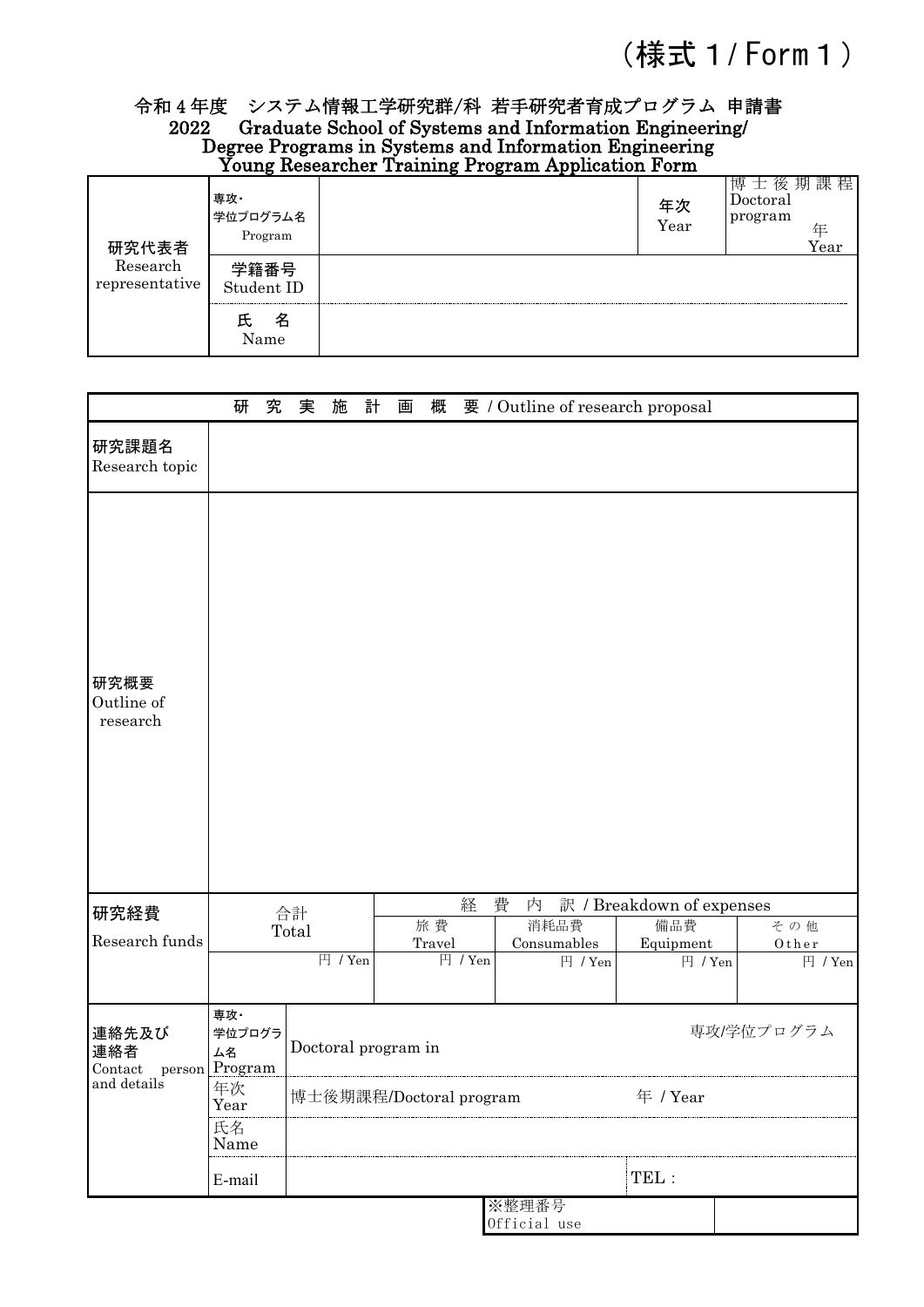| 研究目的 / Research Objective                                                                                                      |
|--------------------------------------------------------------------------------------------------------------------------------|
| 国内外の研究動向、着想に至った経緯、研究の重要性・意義、期間内に何をどこまで明らかにし、達成しようとするのか、等を記述すること。                                                               |
| Please describe domestic and international research trends, how you came up with your idea, the importance/significance of the |
| research, and what you hope to discover or achieve during the research period.<br>研究目的 (概要) / Research objective (outline)     |
|                                                                                                                                |
|                                                                                                                                |
|                                                                                                                                |
|                                                                                                                                |
|                                                                                                                                |
| 国内外の研究動向 / Domestic and international research trends                                                                          |
|                                                                                                                                |
|                                                                                                                                |
|                                                                                                                                |
|                                                                                                                                |
|                                                                                                                                |
|                                                                                                                                |
|                                                                                                                                |
| ■ 着想に至った経緯 / How you came up with your idea                                                                                    |
|                                                                                                                                |
|                                                                                                                                |
|                                                                                                                                |
|                                                                                                                                |
|                                                                                                                                |
|                                                                                                                                |
|                                                                                                                                |
| ■ 研究の重要性・意義 / Importance/significance of the research                                                                          |
|                                                                                                                                |
|                                                                                                                                |
|                                                                                                                                |
|                                                                                                                                |
|                                                                                                                                |
| ■ 期間内に何をどこまで明らかにし、達成しようとするのか                                                                                                   |
| What you hope to discover or achieve during the research period                                                                |
|                                                                                                                                |
|                                                                                                                                |
|                                                                                                                                |
|                                                                                                                                |
|                                                                                                                                |
|                                                                                                                                |
|                                                                                                                                |
|                                                                                                                                |
|                                                                                                                                |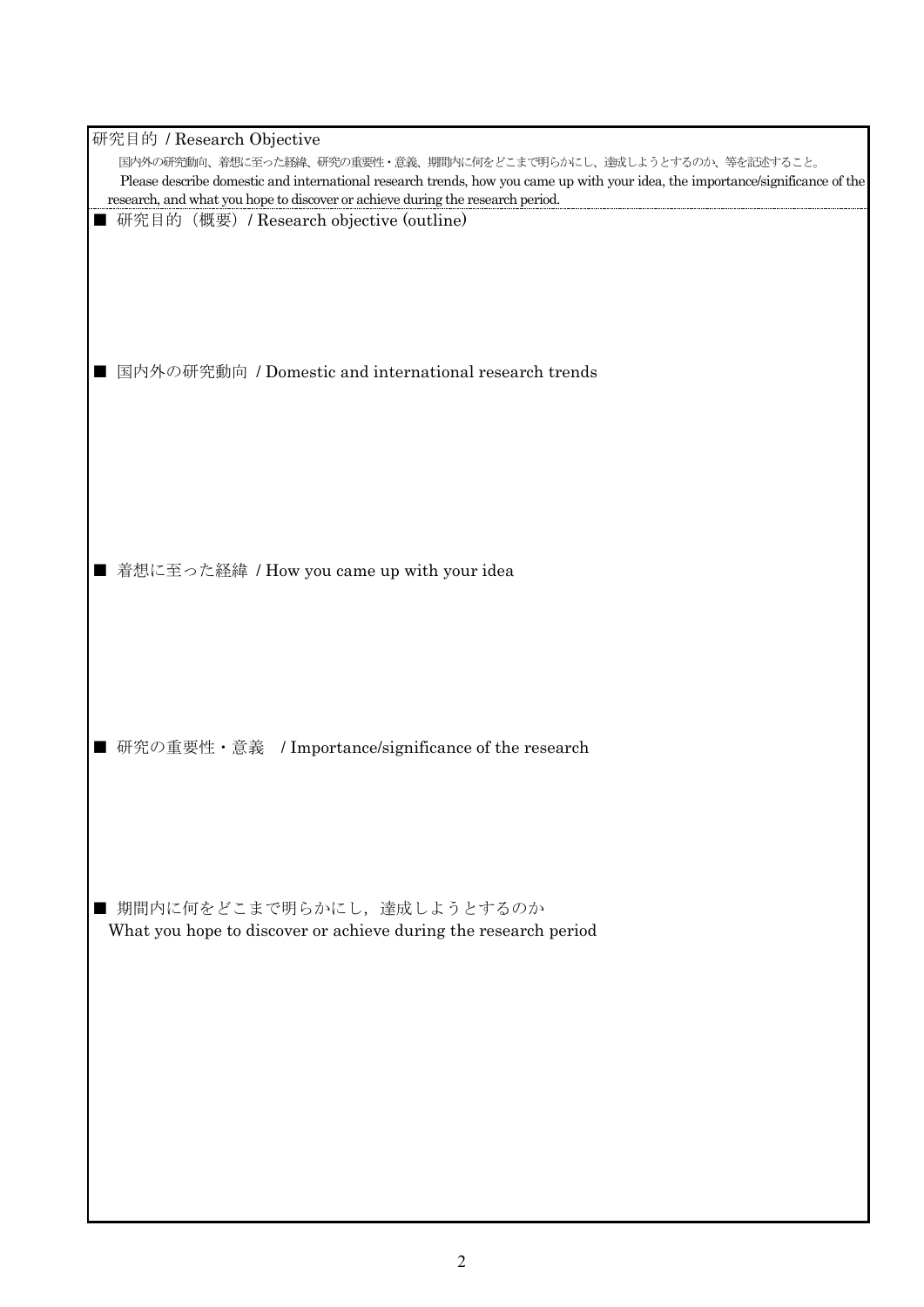#### 研究計画・方法 / Research Plan/Method

研究目的を達成するための研究計画・方法について、簡潔にまとめて記述すること。また、研究が当初計画どおりに進まない時の対応について も述べること。 (1枚以内)

 Please give a brief description of the research plan/method for achieving your research objective. In addition, please state the action in the event that the research does not progress as originally planned. (1 page)

■ 研究計画 · 方法/ the research plan/method

■研究が当初計画どおりに進まない時の対応/ the action in the event that the research does not progress as originally planned

期待される研究成果 / Expected Research Results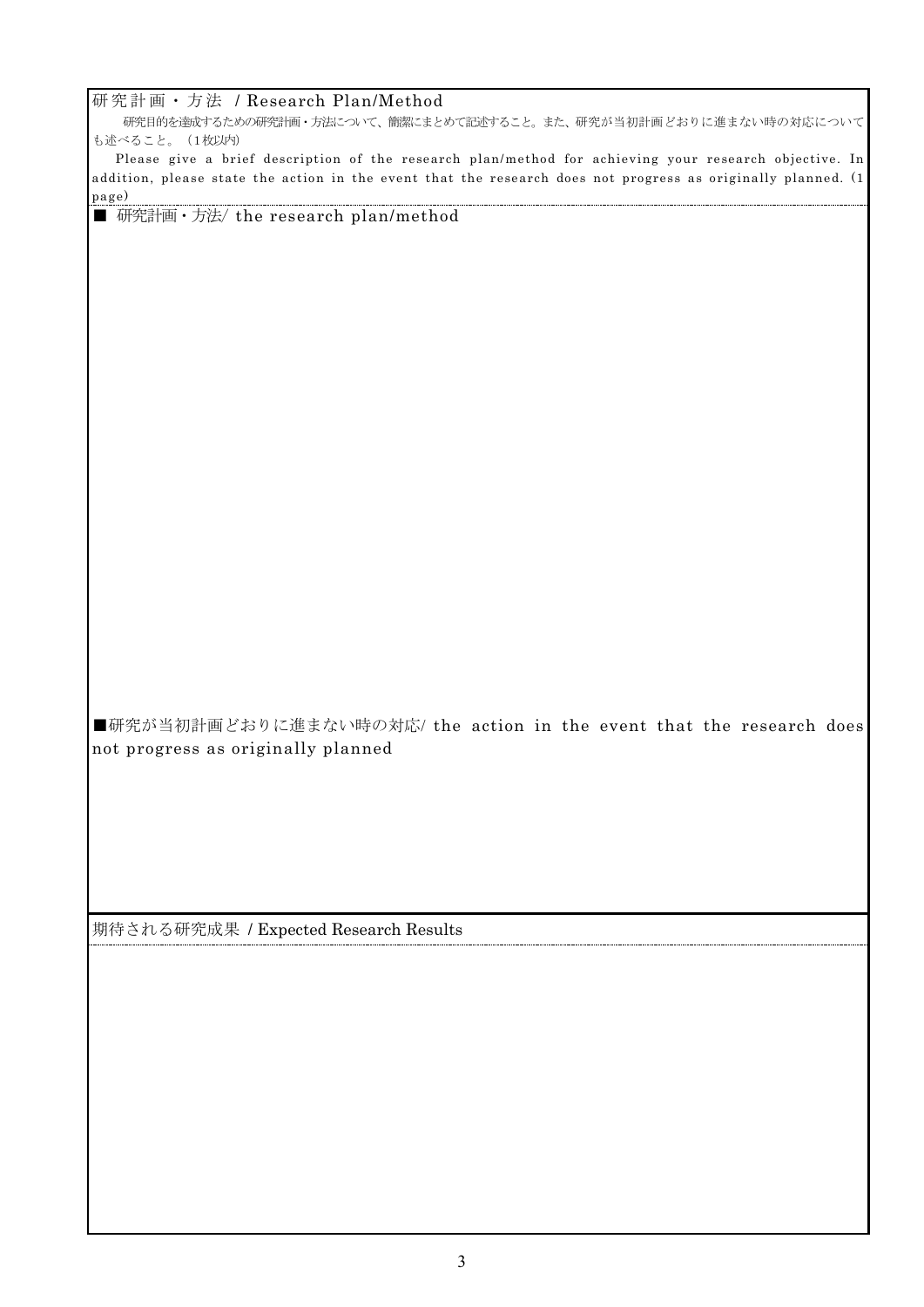| 申請経費(単位:円)/ Funds applied for (units/Yen)                            |                                                 |            |                                                                                                                                                                            |  |  |  |
|----------------------------------------------------------------------|-------------------------------------------------|------------|----------------------------------------------------------------------------------------------------------------------------------------------------------------------------|--|--|--|
| 経費区分                                                                 | 額<br>金                                          |            | 積算内訳<br>Calculation breakdown                                                                                                                                              |  |  |  |
| Expense                                                              | Amount                                          |            | また、金額の根拠となる見積書や価格のわかる資料を提出してください。                                                                                                                                          |  |  |  |
| category                                                             |                                                 |            | Please submit the written estimate and document that show the amounts.                                                                                                     |  |  |  |
| 旅費                                                                   |                                                 |            |                                                                                                                                                                            |  |  |  |
| Travel                                                               |                                                 |            |                                                                                                                                                                            |  |  |  |
| 消耗品費                                                                 |                                                 |            |                                                                                                                                                                            |  |  |  |
| Consumables                                                          |                                                 |            |                                                                                                                                                                            |  |  |  |
| 備品費                                                                  |                                                 |            |                                                                                                                                                                            |  |  |  |
| Equipment                                                            |                                                 |            |                                                                                                                                                                            |  |  |  |
| その他                                                                  |                                                 |            |                                                                                                                                                                            |  |  |  |
| Other                                                                |                                                 |            |                                                                                                                                                                            |  |  |  |
| 計 (円)                                                                |                                                 |            |                                                                                                                                                                            |  |  |  |
| Total (Yen)                                                          |                                                 |            |                                                                                                                                                                            |  |  |  |
| 申請経費の用途 / Usage of application expenses                              |                                                 |            |                                                                                                                                                                            |  |  |  |
|                                                                      |                                                 |            | 経費の必要な理由、購入品の用途などについて、研究との関連性が分かるように具体的に説明してください。また、年間に係る研究費<br>の総額や、研究費のうち本プログラム申請経費を超える部分についての資金の調達方法もわかる範囲で記載してください。                                                    |  |  |  |
|                                                                      |                                                 |            | Please explain specific reasons for the expenses and the usage of the purchased product, indicating the relevance to your research.                                        |  |  |  |
|                                                                      |                                                 |            | Also, please write down the total amount of research expenses that will be spent annually. If the amount exceeds the application                                           |  |  |  |
| expenses for this program, please indicate how you will raise funds. |                                                 |            |                                                                                                                                                                            |  |  |  |
|                                                                      |                                                 |            |                                                                                                                                                                            |  |  |  |
|                                                                      |                                                 |            |                                                                                                                                                                            |  |  |  |
|                                                                      |                                                 |            |                                                                                                                                                                            |  |  |  |
|                                                                      |                                                 |            |                                                                                                                                                                            |  |  |  |
|                                                                      |                                                 |            | これまでの研究業績・受賞歴等 / History of research results and awards received, etc.                                                                                                     |  |  |  |
|                                                                      |                                                 |            | 研究論文(著者、題目、掲載誌名、巻号、PP、発行年)、受賞(賞名、授与団体、受賞年)、その他<br>Research theses (authors, titles, publication names, edition numbers, PP, published year), received awards (award names, |  |  |  |
|                                                                      | conferring organizations, years received), etc. |            |                                                                                                                                                                            |  |  |  |
|                                                                      |                                                 |            |                                                                                                                                                                            |  |  |  |
|                                                                      |                                                 |            |                                                                                                                                                                            |  |  |  |
|                                                                      |                                                 |            |                                                                                                                                                                            |  |  |  |
|                                                                      |                                                 |            |                                                                                                                                                                            |  |  |  |
|                                                                      |                                                 |            |                                                                                                                                                                            |  |  |  |
|                                                                      |                                                 |            | これまでの研究成果で、アピールすべき点(含研究資金の獲得状況)等があれば記入すること。                                                                                                                                |  |  |  |
|                                                                      |                                                 |            | Write here any additional information of particular note concerning your research results to date (including the status of acquisition                                     |  |  |  |
| of funds for research)                                               |                                                 |            |                                                                                                                                                                            |  |  |  |
|                                                                      |                                                 |            |                                                                                                                                                                            |  |  |  |
|                                                                      |                                                 |            |                                                                                                                                                                            |  |  |  |
|                                                                      |                                                 |            |                                                                                                                                                                            |  |  |  |
|                                                                      |                                                 |            |                                                                                                                                                                            |  |  |  |
|                                                                      |                                                 |            |                                                                                                                                                                            |  |  |  |
|                                                                      |                                                 |            |                                                                                                                                                                            |  |  |  |
| 指導教員の所見 / Opinion of academic advisor                                |                                                 |            |                                                                                                                                                                            |  |  |  |
| (所属)                                                                 |                                                 |            |                                                                                                                                                                            |  |  |  |
| Department)                                                          |                                                 |            |                                                                                                                                                                            |  |  |  |
| (職名)                                                                 |                                                 | (氏名)       | (署名又は記名押印)                                                                                                                                                                 |  |  |  |
| (Title)                                                              |                                                 | (Name)     | (Signature or name and seal)                                                                                                                                               |  |  |  |
|                                                                      |                                                 |            |                                                                                                                                                                            |  |  |  |
| (内線)                                                                 |                                                 | $(E-mail)$ |                                                                                                                                                                            |  |  |  |
| (Extension)                                                          |                                                 |            |                                                                                                                                                                            |  |  |  |
| (所見 / Opinion )                                                      |                                                 |            |                                                                                                                                                                            |  |  |  |
|                                                                      |                                                 |            |                                                                                                                                                                            |  |  |  |
|                                                                      |                                                 |            |                                                                                                                                                                            |  |  |  |
|                                                                      |                                                 |            |                                                                                                                                                                            |  |  |  |
|                                                                      |                                                 |            |                                                                                                                                                                            |  |  |  |

4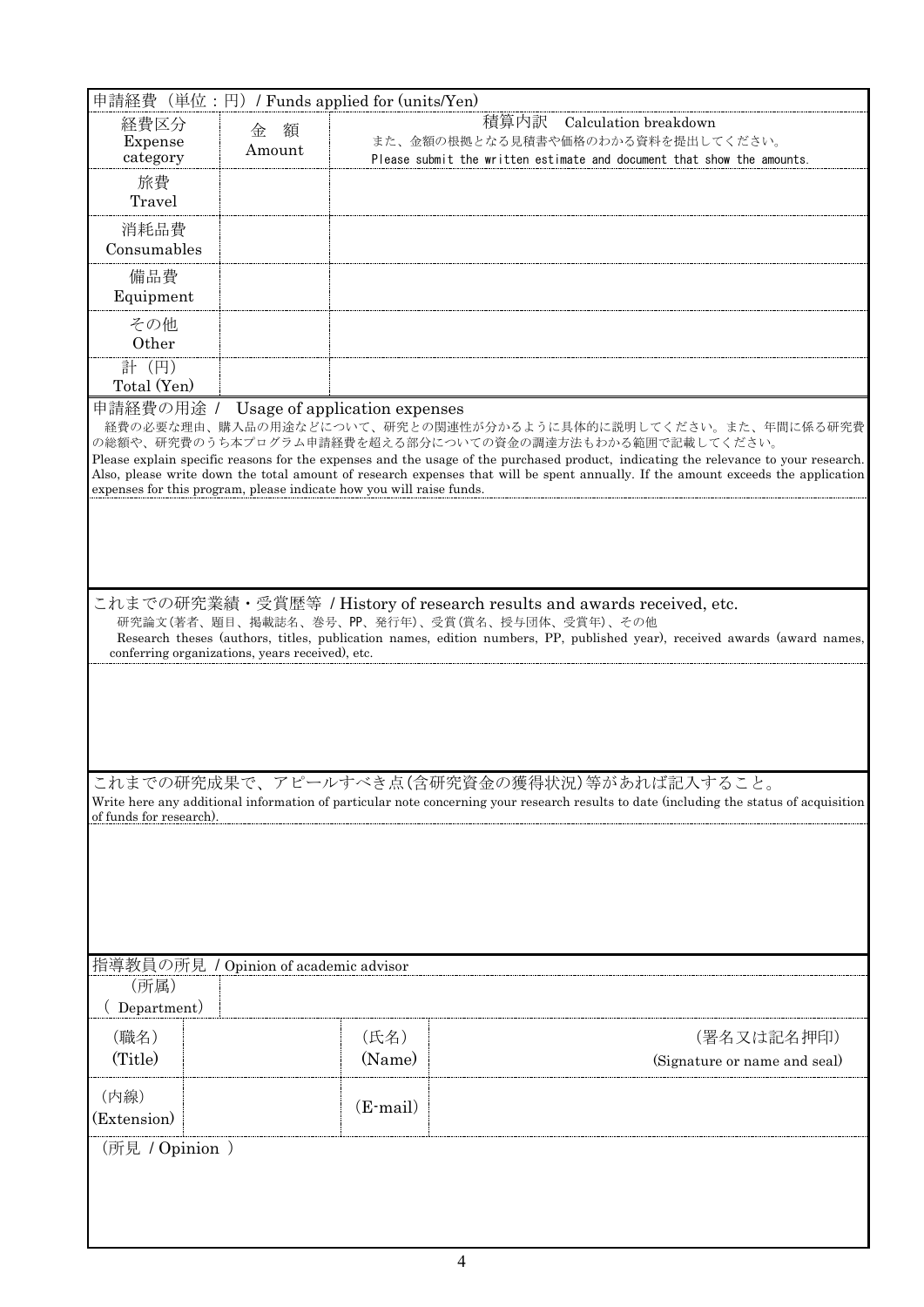# (様式2/ Form2)

(全体で2~4ページにまとめること。Keep length to a total of 2-4 pages) 年 月 日 / Date: dd/ mm/ yyyy

# 令和4年度 システム情報工学研究群/科 若手研究者育成プログラム研究報告書

2022 Graduate School of Systems and Information Engineering/ Degree Programs in Systems and Information Engineering Young Researcher Training Program Research Report

| 所<br>属                    |           |
|---------------------------|-----------|
| Program                   |           |
| 氏<br>名<br>Name            | 印<br>Seal |
| 指導教員名<br>Academic Advisor | 印<br>Seal |

1.研究課題 / Research Topic

2.経費使用報告 (行数が足りない場合は追加してください。) Funds Usage Report (use additional pages if not enough lines)

①配分金額 / Distribution Amount:

|                             | ②内訳 / breakdown list |             |                  |                |                                       |
|-----------------------------|----------------------|-------------|------------------|----------------|---------------------------------------|
| 経費区分<br>Expense<br>category | 日付<br>Date           | 品名<br>Item  | 単価<br>Unit price | 数量<br>Quantity | 金 額(円)<br>Monetary<br>amount<br>(Yen) |
|                             |                      |             |                  |                |                                       |
|                             |                      |             |                  |                |                                       |
|                             |                      |             |                  |                |                                       |
|                             |                      |             |                  |                |                                       |
|                             |                      |             |                  |                |                                       |
|                             |                      |             |                  |                |                                       |
|                             |                      | 合 計 / Total |                  |                |                                       |

③用途説明 / Explanation of usage

購入した物品の用途を説明してください。また、旅費に使用した場合、交通機関、期間、場所、目的を記入してください。 Please explain the usage of the goods you bought. In addition, if you use it for travel expenses, please write the means of transportation, period, place, and purpose.